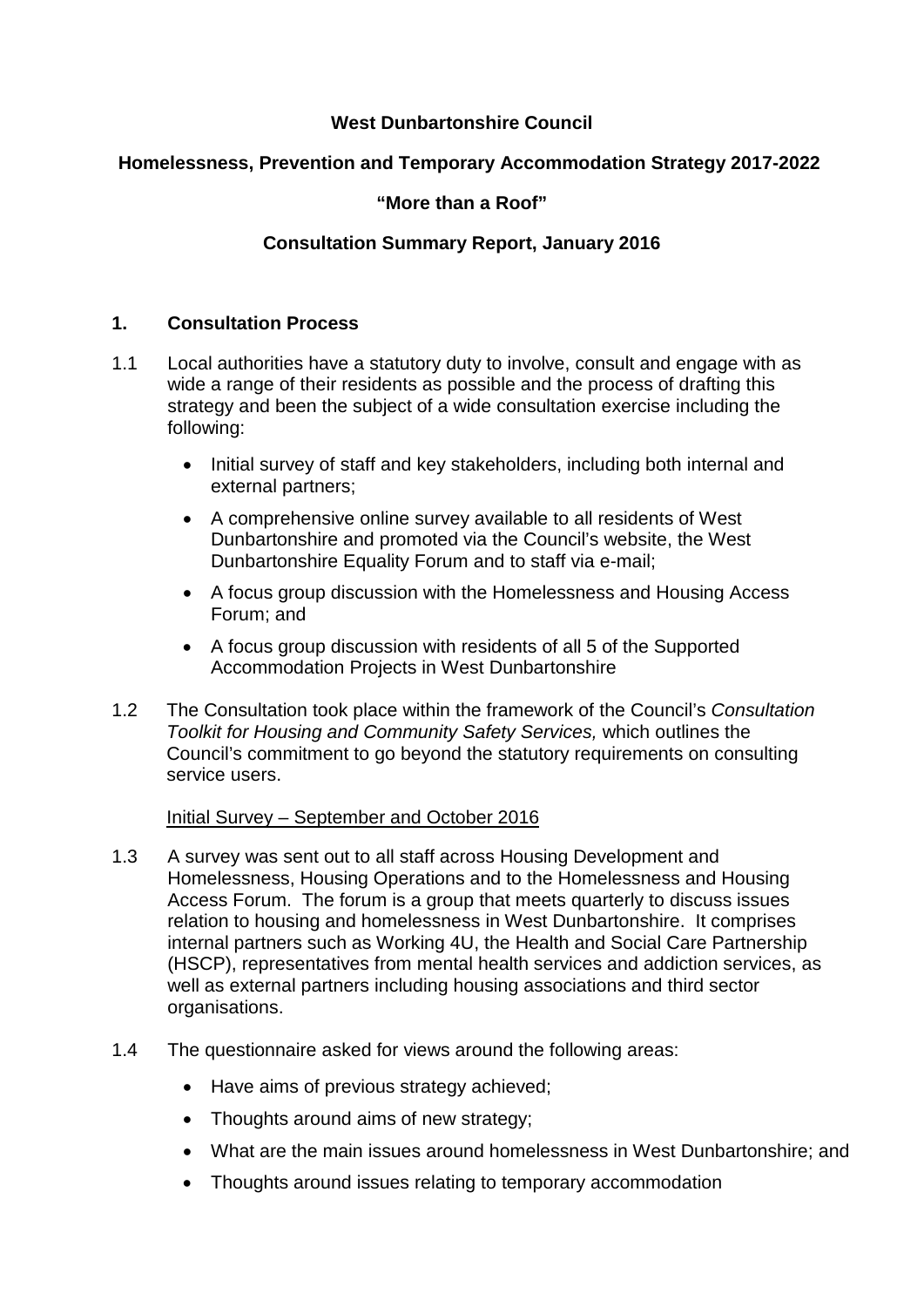1.5 There were 42 responses to the survey, 25 of these responses were from housing development and homelessness, 3 were from housing operations, 2 were from WDC officers within other departments and 12 were from external partner agencies. The main feedback is highlighted below:

Had aims of previous strategy been achieved:

- The Council had a long way to go in terms of taking actions to prevent homelessness;
- No clear and consistent approach to homelessness prevention across Homeless Services; and
- Lack of housing options and housing advice available to not just homeless households but also to households seeking mainstream housing advice.

Thoughts around aims of new strategy:

- Young people and welfare reform are two key areas;
- More needs to be done to prevent young people becoming homelessness;
- More options available for young people and more supported projects specifically for young people;
- More staff training required around welfare reform; and
- Need to adequately address the high level of people who have an addiction.

What are the main issues around homelessness in West Dunbartonshire:

- The introduction of housing options as a way to prevent homelessness and to sustain tenancies;
- Needs for more support within tenancies to help people to maintain their tenancy;
- Lack of suitable housing that met the needs of homelessness households;
- Welfare reform as a barrier to accessing housing; and
- Budget cuts resulting in services being provided bot being adequate
- Rethink of the rent deposit quarantee scheme would be worth exploring
- Furniture packs, curtains, carpets and painted walls would all help to increase tenancy sustainment. White goods and bedding were also seen as key to maintaining a tenancy.

Thoughts around issues relating to temporary accommodation:

- Some temporary accommodation seen as a decent quality, others fall below this;
- Temporary accommodation units and the supported projects in areas that do not meet the needs of homeless households;
- Age and gender needs were not met; and
- 70% of respondents agreed there is not enough supported accommodation.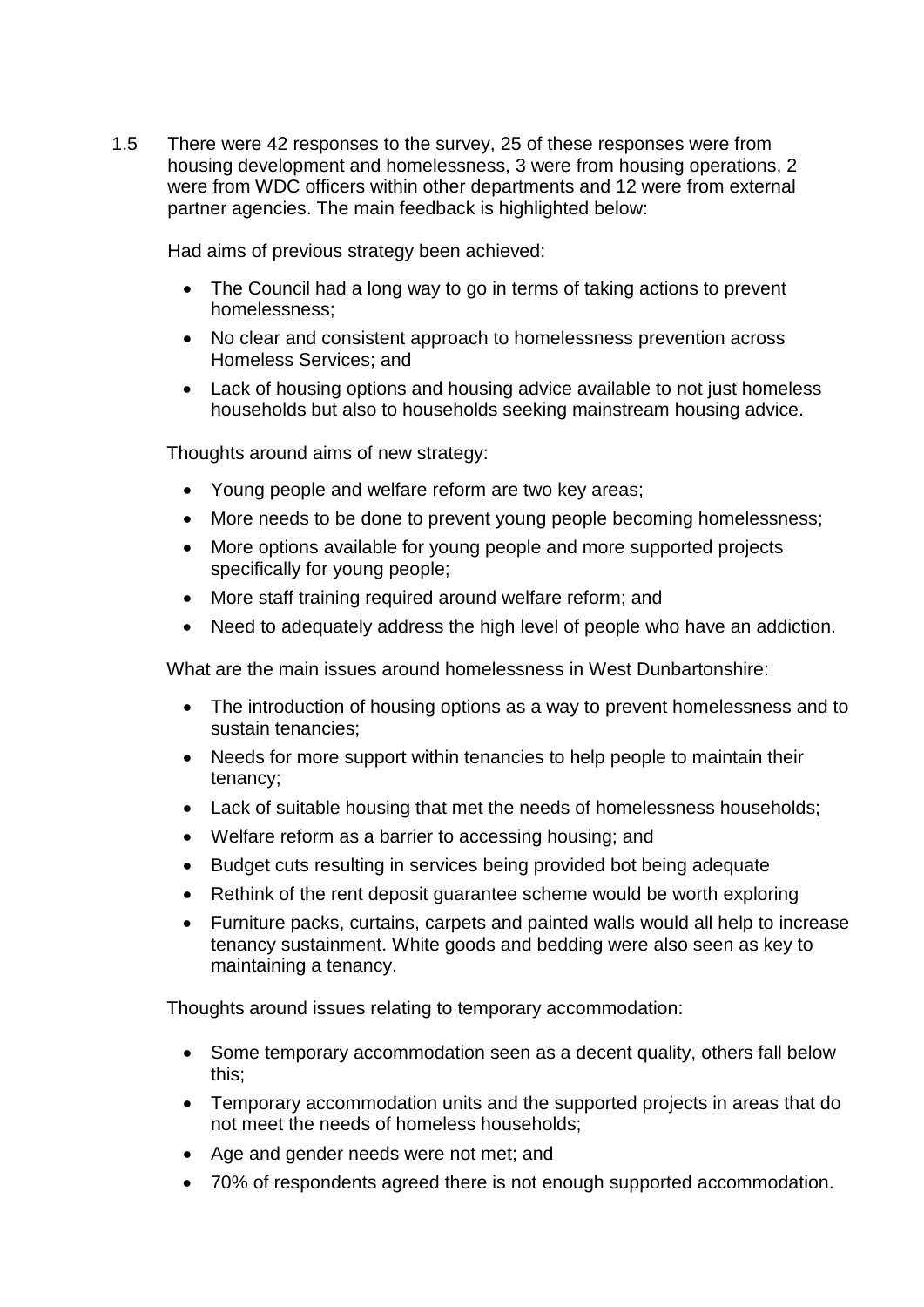## Online survey open to all residents of West Dunbartonshire

- 1.6 A survey was made up and placed on the website with a copy of the draft strategy. The survey was for anyone who wished to have a say in how they felt the council should be moving forward in dealing with homelessness, homelessness prevention and temporary accommodation. The survey was sent out to the homelessness and housing access forum, the housing providers forum, the Section 5 working group and the housing development and homelessness teams. There were 26 responses to the strategy. Some of the responses were groups of people putting in joint responses.
- 1.7 The respondents felt that to prevent homelessness we should be introducing a housing options approach that is consistent across all housing providers in the local authority area. Many respondents felt that we should increase our housing stock. This can be by buying back more of the houses we have sold through right to buy or by building more houses. This would increase the options available.
- 1.8 Most respondents agreed that having support available for people to maintain their tenancy this would reduce the number of people presenting as homeless, especially repeat homeless households.

In addition to this respondents felt that there is a need to provide better advice and assistance to people about the benefit system and help people to maximise their income.

- 1.9 In terms of reducing the number of young people, respondents felt that there should be more partnership working to identify young people who are at risk of becoming homeless. Crisis interventions are too late. As there is such a high number of young people who are homeless, the council should consider introducing more supported accommodation units for young people. In addition, consider looking at shared accommodation as an option for young people who will be affected by the shared room rate for under 35s, due to the local housing allowance cap in the social sector. One respondent suggested there be a particular department that works solely with young people. A common response was to get into the schools and provide education to young people about life skills and budgeting.
- 1.10 All respondents agreed that the strategy should focus on providing prompt and easy access to advice and information as well as providing support to people to remain in their home. 88% of respondents also saw increased choice as an important feature of the strategy.
- 1.11 In terms of the aims of the strategy, 100% of respondents agreed with the aim that the council should be providing a good quality of temporary or emergency accommodation when it is needed. The majority of respondents agreed with the other aims with only 1 or 2 respondents disagreeing.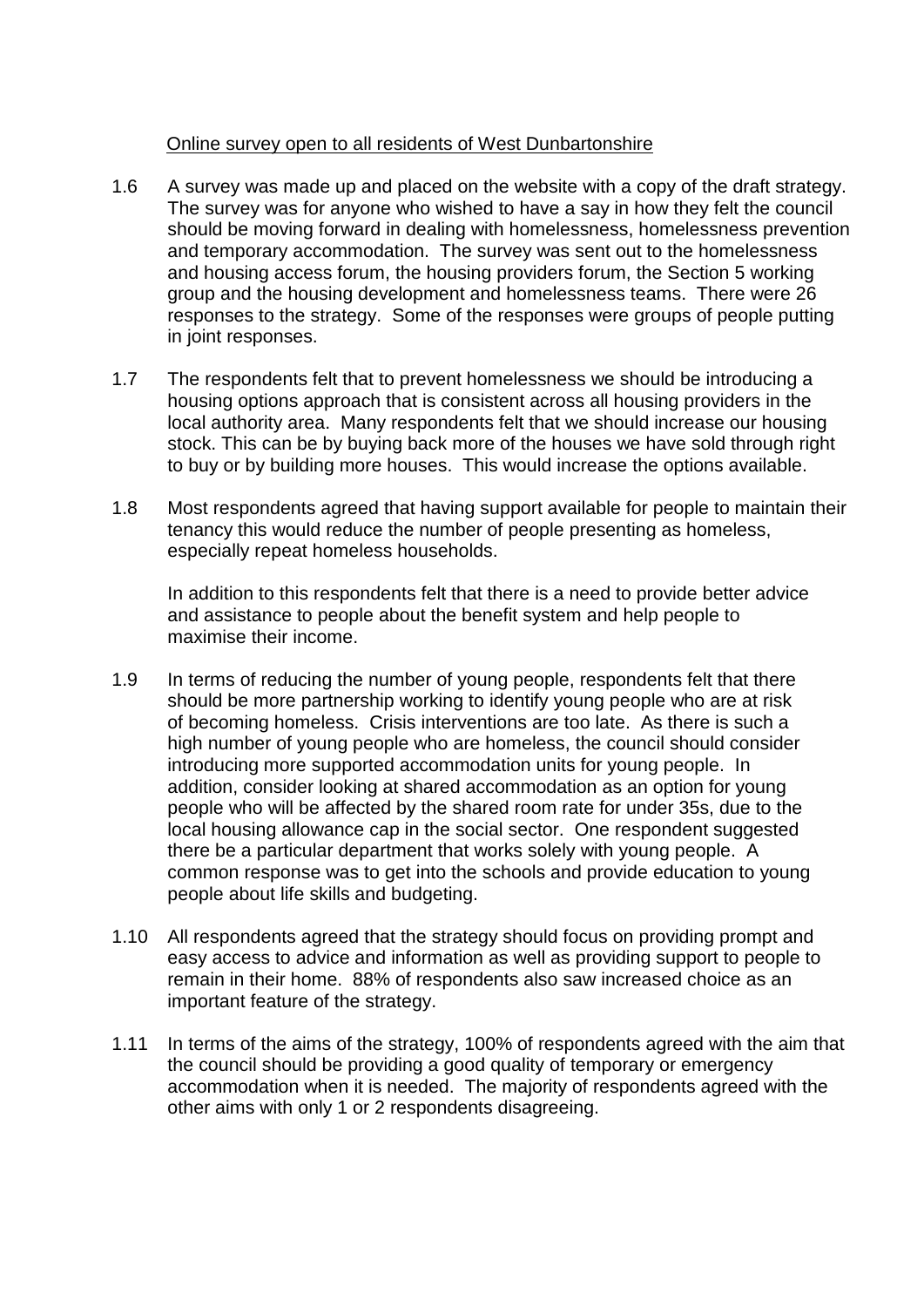## Focus Group discussion with Homelessness and Housing Access Forum

- 1.12 A session was held with the homelessness and housing access forum. The forum consists of all internal and external partners including representatives from addictions, mental health, NHS, Blue Triangle, Prep 4 Life and local housing associations.
	- Repeat homelessness is a problem because the initial problems are not properly addressed and followed up. This is worsened by the lack of staff and because housing options has not been implemented;
	- The council needs to lead on how we mitigate against the effects of welfare reform. It should not be down to individual departments. Information about welfare reform could be made readily available on a website that is updated regularly;
	- Make better use of mediation as a prevention to homelessness;
	- Affordability is a huge problem. People cannot afford their tenancies, increased rent levels and low income is increasing the number of people in debt;
	- Not enough 1 bedroom properties therefore single people are put into 2 bedroom properties that they can't afford – maybe a council initiative to tackle this where reduced 1 bed rate is charged for 2 bed properties in these cases;
	- Education, housing and employability all needs to be looked at together as a holistic approach. For example one way of doing this could be pretenancy courses;
	- Work with schools to educate young people about life skills, budgeting, reality of running a home, the type of houses available and provide statistical information about why young people become homeless or fail to maintain tenancies;
	- Ensure services are accessible by all people. Such as young people, people with mental health support needs, etc;
	- More support available at start of tenancy to increase sustainment. This could include helping with issues such as isolation and door control; and
	- There should be more reference to gender based violence within the strategy.

## Focus Group discussion with residents of Supported Accommodation Projects

- 1.13 The new homelessness and temporary accommodation strategy was discussed at each of the 5 supported accommodation projects within West Dunbartonshire. There was a mixture of ages across the projects. The discussions at each of the projects were similar.
	- The residents were asked if there was anything that the council could have done to prevent them from becoming homeless. Most responded that there was nothing that council have been done, whilst others felt earlier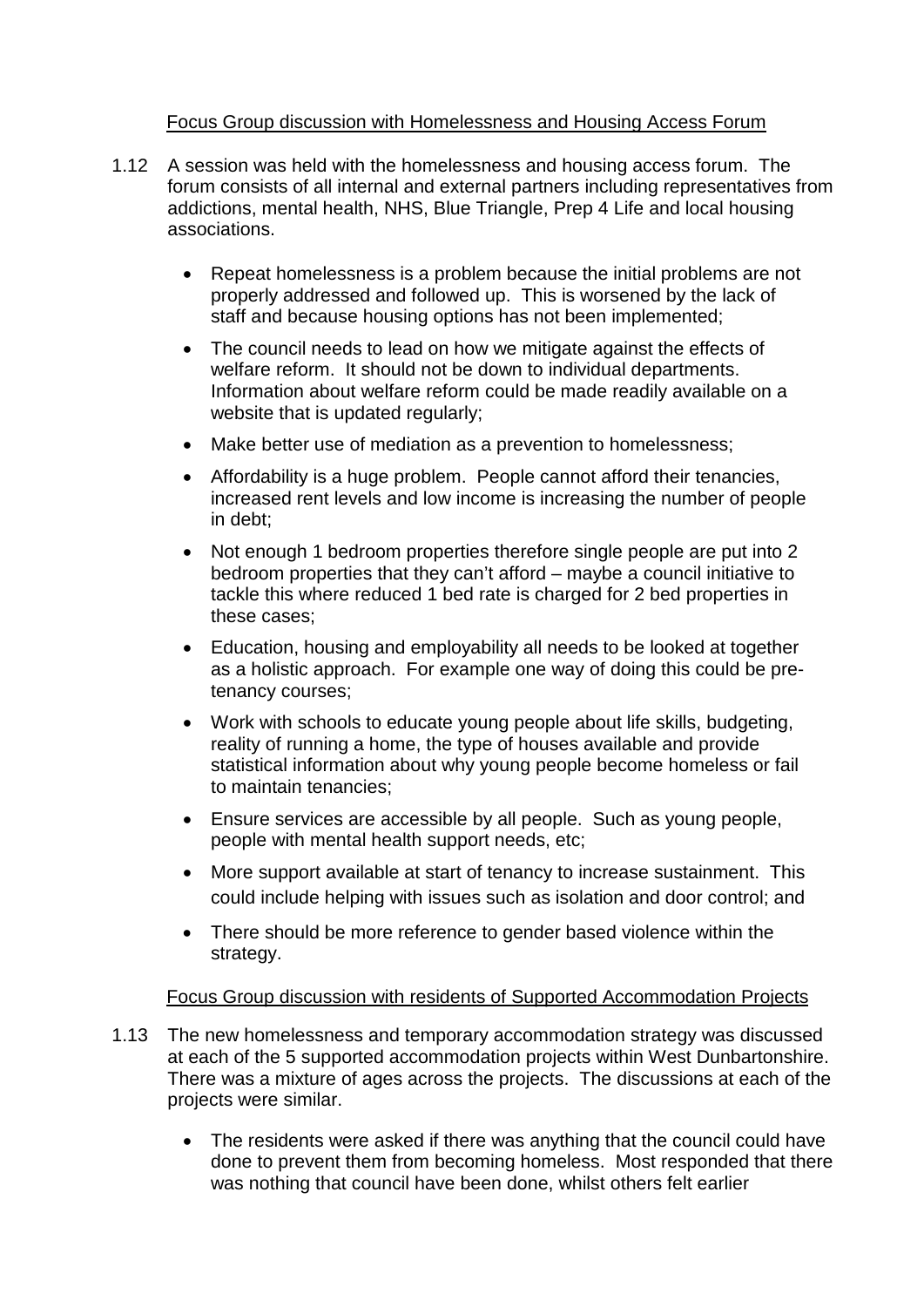intervention could have helped. Some stated that they had sought earlier intervention but had been told to come back when homeless. One resident had been in contact with a council officer in prison who had organised for him to go attend the housing office upon release. The resident did so and was given a place in the supported accommodation project. Most of the residents did not feel that they had had their options discussed with them.

- A few of the residents at the various projects had come from their own tenancies. These had failed for a number of reasons. Some said it was because they got no support, whilst others stated they were offered too much support and did not wish to engage.
- Most of the residents were not aware of mediation or what it was. When discussed however most felt that it would not have helped. They felt that the damage to the relationship had been done and that they just wanted their own home.
- The residents were asked what would help them to maintain their tenancy when they get it. Whilst some said they just wanted to be left to get on with it, others were concerned. They said they would need support, at least at first. Many felt that a decoration grant or some furniture of carpets would help them to want to live in their tenancy. One resident stated that a package with information about the house, such as how to work the central heating would be beneficial. This resident also stated that local information would be useful, such as information about public transport. Many residents were concerned about the time between getting tenancy and when they get their community care grant.
- Although most of the residents I had spoken to had heard about welfare reform, namely the bedroom tax and universal credit, most were unsure about how it works. This was causing come concern to residents. Some states that they wanted to get a job or go into education but couldn't because of their benefits and the costs of the rent.
- The stigma of being homeless was a concern to many residents. They felt this would hinder their prospects for education courses and for future employment.
- There was a mixed response to the use of the private sector as a housing option. Some felt it was a good idea, due to having more options but some said it wasn't an option because they didn't feel it was secure or because of the cost. None were aware of the local housing allowance. Some did mention the rent deposit scheme and said they would like to be housed through it.
- There was also a mixed reaction to further education within schools. Most said housing and homelessness had not been discussed with them at school and if it had they would not have listened.
- A couple of the residents stated that they would like to have a consistent worked throughout their homelessness journey.
- There was a mixed response to shared accommodation. The majority felt that after living in supported accommodation they would prefer to live on their own.